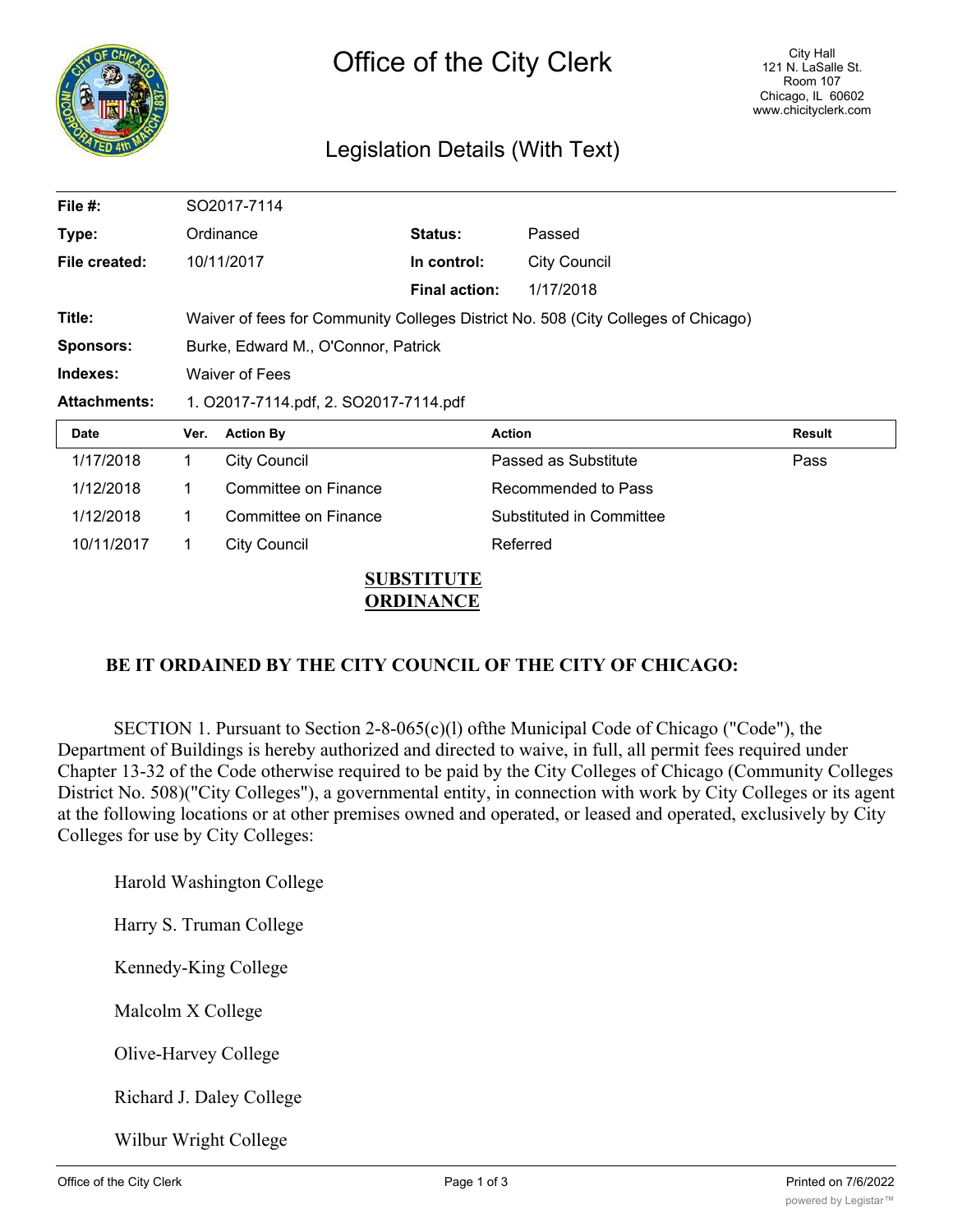#### **File #:** SO2017-7114, **Version:** 1

Provided, however, that the fee waivers authorized under this section shall not apply in connection with any monies owed by the City to any third party for any service provided to the City by such third party under the Department of Building's Developer Services Program or under any other City program.

Provided further, that the fee waivers authorized under this section shall be used exclusively to carry out City College's statutory and corporate purpose(s). As a continuing condition to the grant of this waiver, all work requiring the submission of plans shall be done in accordance with plans submitted to and approved by the Department of Buildings or other appropriate City department; all required permits and licenses shall be obtained; and said building, land and facilities, and all appurtenances thereto, shall be constructed and maintained in compliance with the applicable provisions of the Code and any rules duly promulgated thereunder.

1

SECTION 2. City Colleges shall submit to the Office of Budget and Management ("OBM"), on a quarterly basis, a written report summarizing the number and type of fee waivers granted to City Colleges under Section 1 of this ordinance, and the amount of each fee so waived. Such written report shall be submitted in a manner and form acceptable to OBM.

SECTION 3. This ordinance shall take full force and effect upon its passage and approval; shall be retroactive until January 1, 2017^and shall be in force until June 1, 2019